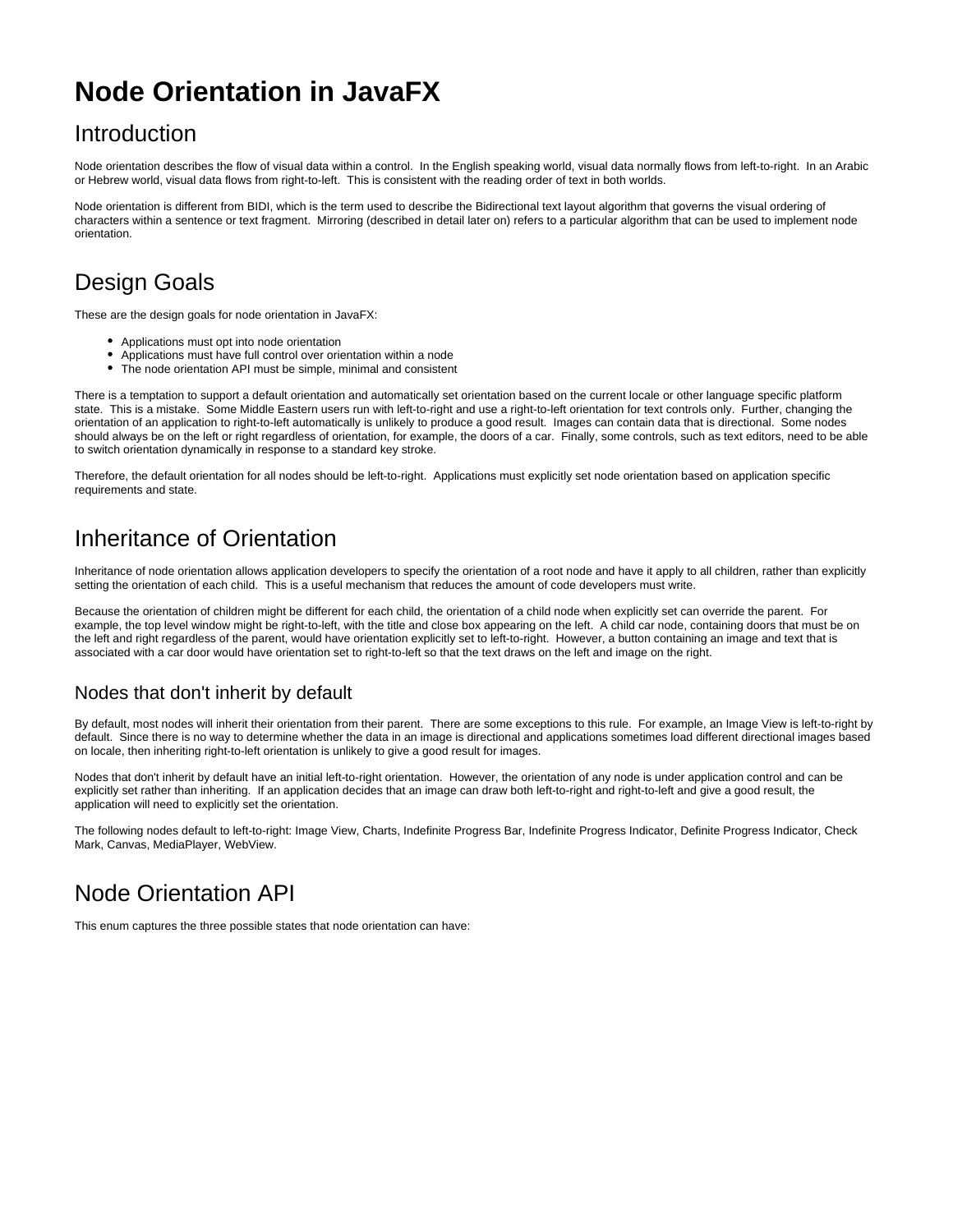```
/**
 * A set of values for describing the drawing direction of a node.
  *
  */
public enum NodeOrientation {
     /**
      * Indicates that the node draws from left-to-right.
      */
     LEFT_TO_RIGHT,
     /**
      * Indicates that the node draws from right-to-left.
     */
     RIGHT_TO_LEFT,
     /**
     * Indicates that the node inherits orientation from the parent.
      */
     INHERIT
}
```
In order for application code to behave correctly, the inherited state is important is understand. If an application explicitly sets the root of a hierarchy to leftto-right and then reparents the hierarchy into a parent that is right-to-left, the hierarchy will remain left-to-right.

These methods are in Node and Scene to allow the programmer to get/set and determine the effective orientation: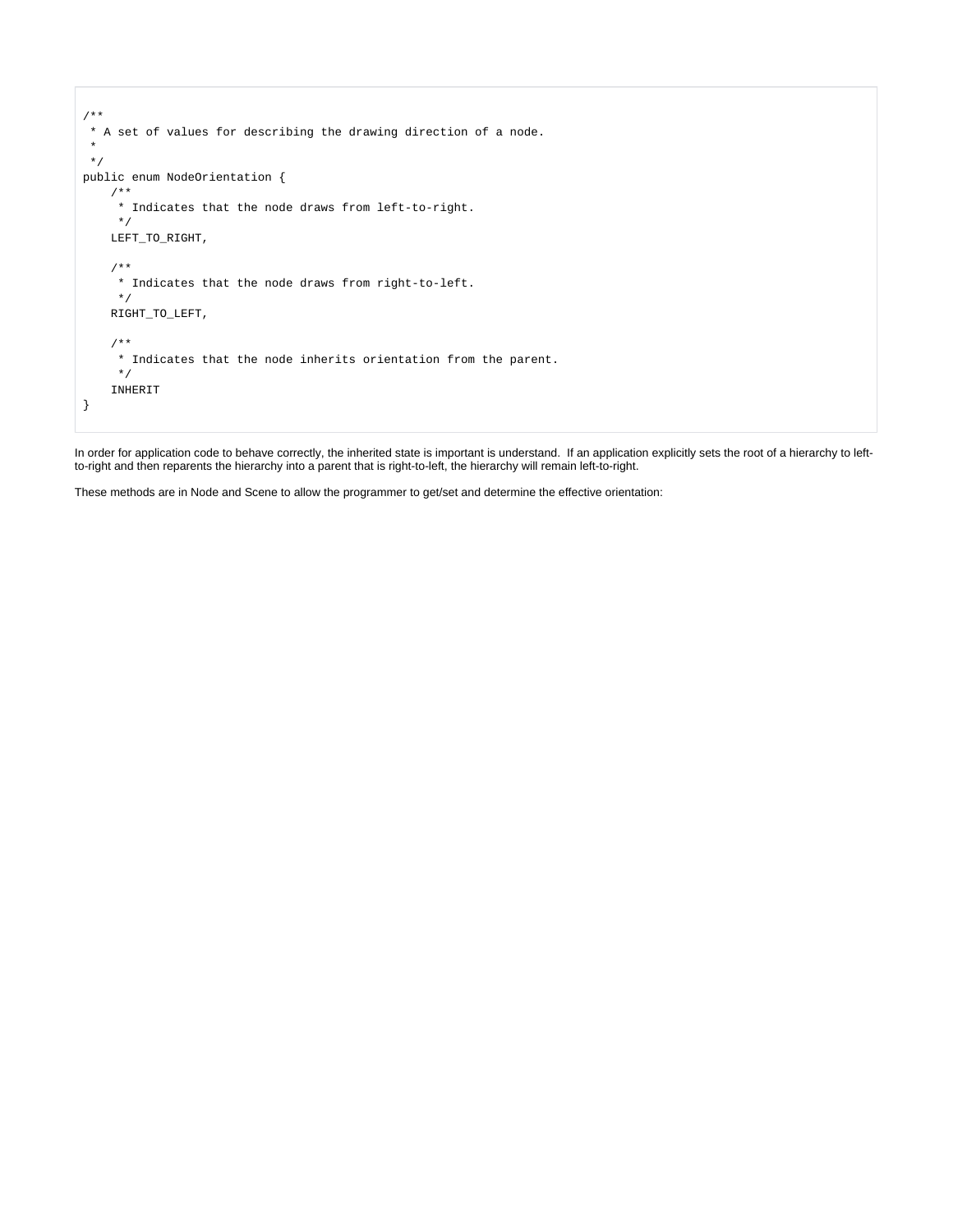```
public final void setNodeOrientation(NodeOrientation value) {
     //Implementation goes here
}
public final NodeOrientation getNodeOrientation() {
    //Implementation goes here
    return null;
}
/**
 * Property holding NodeOrientation.
* <p>
 * Node orientation describes the flow of visual data within a node.
 * In the English speaking world, visual data normally flows from
 * left-to-right. In an Arabic or Hebrew world, visual data flows
  * from right-to-left. This is consistent with the reading order
  * of text in both worlds. The default value is left-to-right.
  * </p>
 *
 * @return NodeOrientation
 */
public final ObjectProperty<NodeOrientation> nodeOrientationProperty() {
     //Implementation goes here
    return null;
}
/**
 * Returns the NodeOrientation that is used to draw the node.
 * <p>
 * The effective orientation of a node resolves the inheritance of
  * node orientation, returning either left-to-right or right-to-left.
  * </p>
 */
public final NodeOrientation getEffectiveNodeOrientation() {
     //Implementation goes here - search up the parent or return cached value
     return null;
}
/**
 * Determines whether a node should be mirrored when node orientation
 * is right-to-left.
 * <p>
 * When a node is mirrored, the origin is automtically moved to the
  * top right corner causing the node to layout children and draw from
 * right to left using a mirroring transformation. Some nodes may wish
  * to draw from right to left without using a transformation. These
 * nodes will will answer {@code false} and implement right-to-left
 * orientation without using the automatic transformation.
  * </p>
 */
public boolean isAutomaticallyMirrored() {
    return true;
}
```
### Mirroring

Mirroring is a term used to describe one possible technique that can be used to implement node orientation. The main idea is that the top left corner of a node is moved to the top right.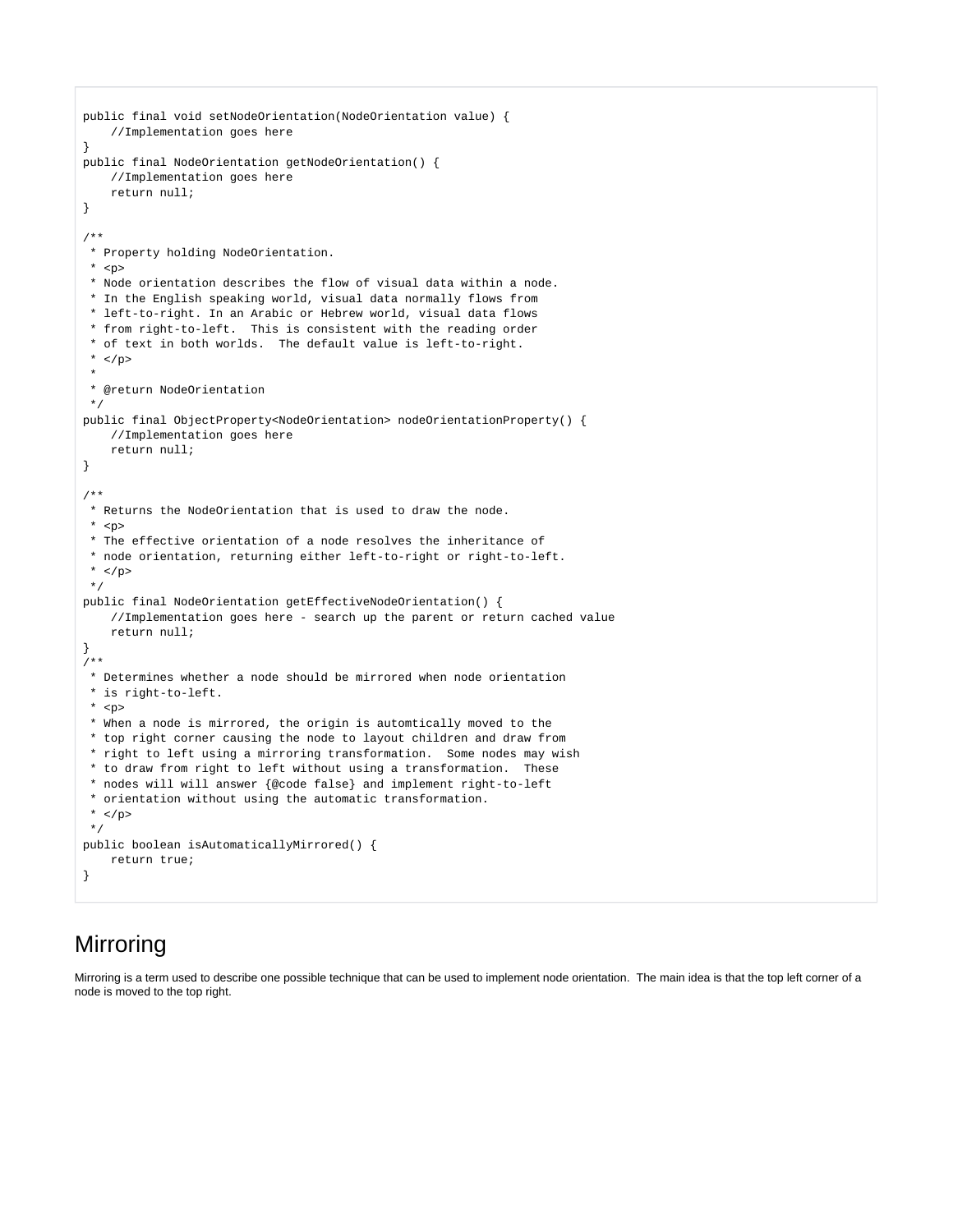

Application code is written assuming that the orientation is left to right. The constants/concepts LEADING/TRAILING are unnecessary and application code continues to use LEFT/RIGHT and other left to right concepts. Input events are translated automatically such that if an application were to print the x and y coordinates of the mouse during a mouse press event, the numbers will be the same regardless of orientation. The node is unaware that it has been mirrored (but can find out by checking the effective orientation).

#### Advantages of Mirroring

Mirroring has the advantage that almost all of the existing left-to-right code (including Canvas code that draws in immediate mode) works without modification when node orientation is right-to-left. Without mirroring, code that uses layout nodes will work because the toolkit will be modified to position nodes from right to left, but code that performs absolute positioning or does coordinate math to place children will need to be modified. It's is easy enough (but tedious) to fix the toolkit, but each application developer must fix his or her code.

#### Disadvantages of Mirroring

The main disadvantage of mirroring is that it requires code that performs coordinate math and code that performs directional actions based on the keyboard to be changed. Failure to change this code is manifested by obvious bugs in the node. This is unfortunate because the main advantage to mirroring is that it avoids code changes and this type of code must be changed.

#### **Coordinate Transformations**

Code that performs coordinate transformation between nodes or the desktop where the orientation of the nodes is different can compute the wrong coordinate. This happens most often when a right-to-left node attempts to position top level window (the desktop is always left-to-right).

The example code below positions a stage such that it is always aligned with the left edge of a button regardless how the button ends up being orientated. When the button is on a right-to-left container, mapping (0,0) in the button to scene coordinates gives a point that is in the upper right corner of the button. This is correct as far as the scene is concerned but applying left-to-right coordinate math to compute the point on the screen causes the stage to be aligned with the right side of the button, not the left. In order for the stage to be positioned properly, it is necessary to test for orientation and subtract the width of the button.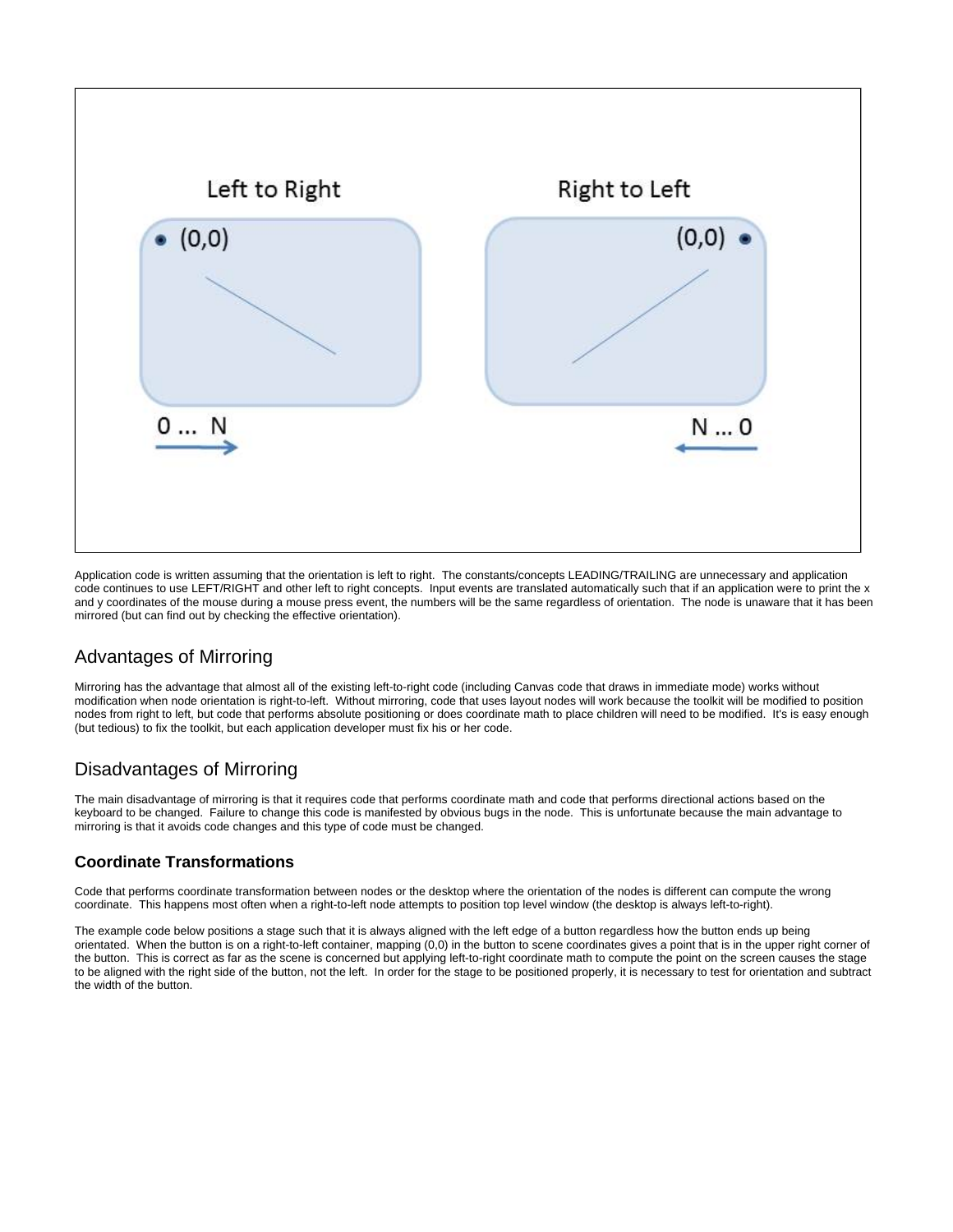```
public class MirrorPosition extends Application {
    public void start(final Stage stage) {
        final Button button = new Button("Button");
        Group group = new Group ();
       final Scene scene = new Scene(qrow, 200, 200);
       scene.setNodeOrientation(NodeOrientation.RIGHT_TO_LEFT);
        button.setLayoutX(25);
        button.setLayoutY(30);
        button.addEventHandler(MouseEvent.MOUSE_CLICKED,
             new EventHandler<MouseEvent>() {
                 public void handle(MouseEvent event) {
                     /* Brute force code to position a stage */
                    Point2D pt = button.localToScene(0, 0);
                     Bounds bounds = button.getLayoutBounds();
                    Stage stage2 = new Stage();
                     stage2.setScene(new Scene(new Group()));
                     NodeOrientation orientation =
                         button.getEffectiveNodeOrientation();
                     double mirrorWidth =
                         orientation == NodeOrientation.RIGHT_TO_LEFT
                             ? bounds.getWidth() : 0;
                     stage2.setX(pt.getX() +
                        scene.getX() + stage.getX() - mirrorWidth);
                     stage2.setY(pt.getY() +
                         scene.getY() + stage.getY() + bounds.getHeight());
                     stage2.setWidth(200);
                     stage2.setHeight(200);
                     stage2.show();
 }
             });
        group.getChildren().addAll(button);
         stage.setScene(scene);
         stage.show();
     }
    public static void main(String[] args) {
       launch(MirrorPosition.class, args);
     }
```
Rather than testing for orientation, a much better approach is to map a full rectangle to scene coordinates. This is cleaner and works in both orientations because the rectangle is automatically flipped when mapped. Here is a code fragment that shows this approach:

```
button.addEventHandler(MouseEvent.MOUSE_CLICKED,
            new EventHandler<MouseEvent>() {
                 public void handle(MouseEvent event) {
                     /* Brute force code to position a stage */
                     Bounds bounds = button.getLayoutBounds();
                     bounds = button.localToScene(bounds);
                     Stage stage2 = new Stage();
                     stage2.setScene(new Scene(new Group()));
                     stage2.setX(bounds.getMinX() +
                        scene.getX() + stage.getX());
                     stage2.setY(bounds.getMinY() +
                          scene.getY() + stage.getY() + bounds.getHeight());
                     stage2.setWidth(200);
                     stage2.setHeight(200);
                     stage2.show();
 }
            });
```
#### **Directional Keys**

Code that interprets directional keys such as the left and right arrow keys needs to be modified to perform the function always to the left or always to the right, regardless of orientation. A good example of this in concept in action is a spreadsheet. Regardless of orientation, when the user presses the left arrow, the focus should move to the cell to the left. Failure to handle this case causes the application to behave "backwards".